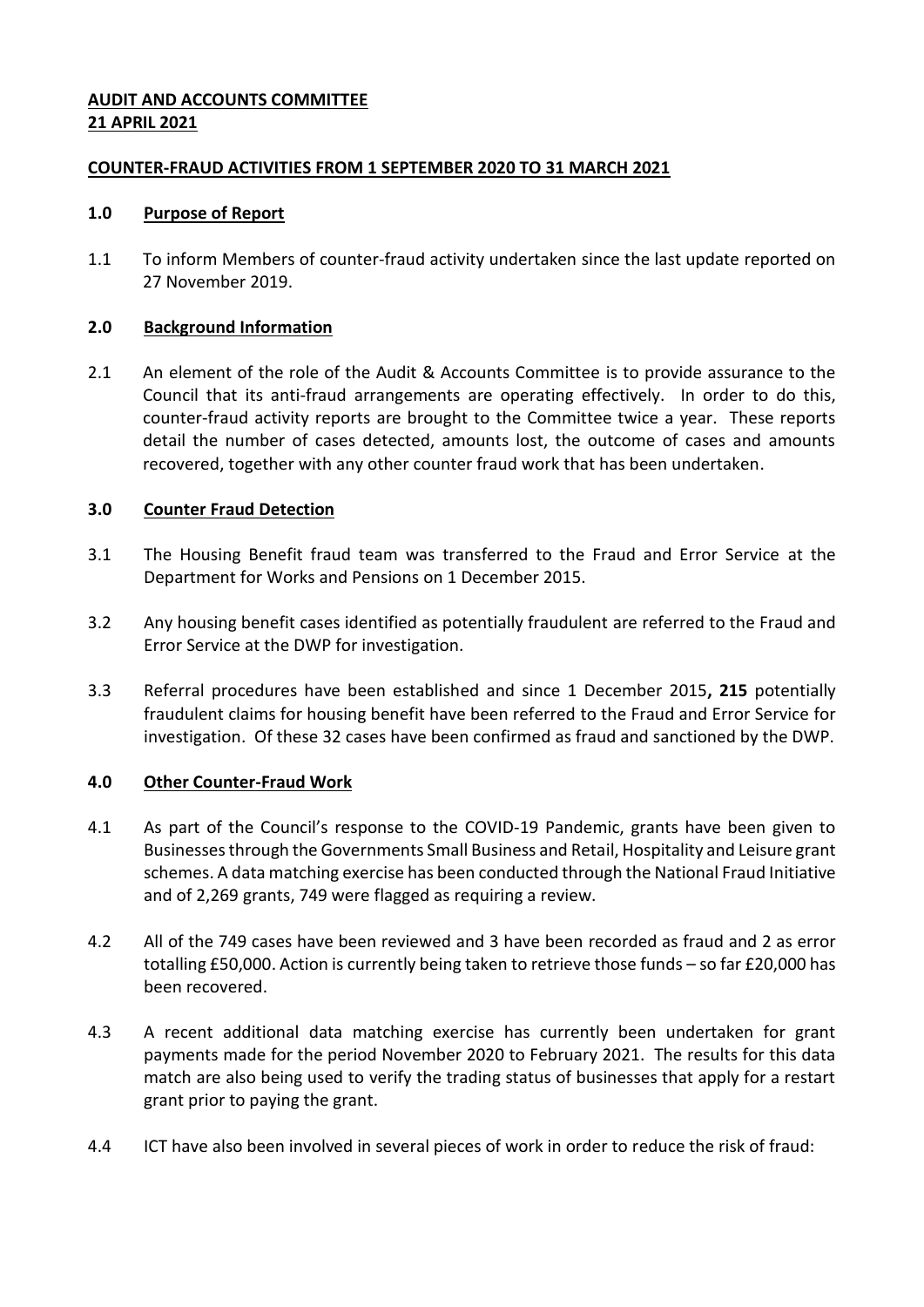- Immutable backups (not susceptible to ransomware attack) Ransomware attacks are not uncommon and 2 local authorities have been subject to these attacks causing an estimated £10million of damage
- Cyber Essentials accreditation NCSC cyber standard
- MidCall solution Removes risk profile of staff processing card holder data. Customers are now using an automated payment solution with the customer representative on the phone (midcall) to acknowledge payment collection.
- PCI-DSS Annual SAQ current Self-Assessment puts our network in scope, however with the MidCall solution it is therefore out of scope. This will be updated when the next SAQ is completed. The current SAQ was verified and completed by an independent QSA.
- Annual IT Health Check Penetration test An annual check of ICT controls and compliance against high standards.
- PSN Annual Compliance Obtained in March 2021 after successful remediation of any vulnerabilities in the Annual IT Health Check.
- ICT staff trained to Government standard CISSP & CISM ICT staff have been trained to a standard of Certified Information Systems Security Professional Level and one officer at Certified Information Security Manager level.

There are other actions that have been completed, and these have been disclosed in the exempt Fraud Risk Register report elsewhere on this agenda.

- 4.5 During the period, the Business Manager Financial Services, alongside all fraud risk owners, have reviewed the Fraud Risk Register and updated where appropriate. All actions have been given time bound deadlines for implementation and these have been added to the Pentana system for review through the Business Unit review meetings. The report in relation to the Fraud Risk Register report and the contents can be found elsewhere on this agenda.
- 4.6 As referred to in the previous Counter Fraud Activity report tabled at the September Committee, work has progressed regarding a fraud e-learning page on the intranet available for all staff. It is anticipated that this will go live prior to the end of April with a view for all staff to complete before the end of May 2021. This supports the refresh of the Anti-fraud and Corruption Strategy and the Anti-Money Laundering strategies that were approved at Council on 9 February 2021.

# **5.0 The National Fraud Initiative (NFI)**

- 5.1 The National Fraud Initiative (NFI) is a data-matching exercise where electronic data is collected from numerous agencies including police authorities, local probation boards, fire and rescue authorities as well as local councils and a number of private sector bodies. The data collection is carried out by the Cabinet Office and is reviewed for any matches that might reveal fraudulent activity. e.g. a record of a person's death exists, but that person is still claiming state pension. The potential matches are sent to individual bodies for investigation to check if there is another, innocent explanation. Most data sets are currently submitted every two years, apart from single person discount data which is submitted every year.
- 5.2 During 2020/21 1,606 Council Tax the single person discount awards were investigated. Of the matches generated by NFI, 117 cases of suspected fraud were identified amounting to £31,575.25.